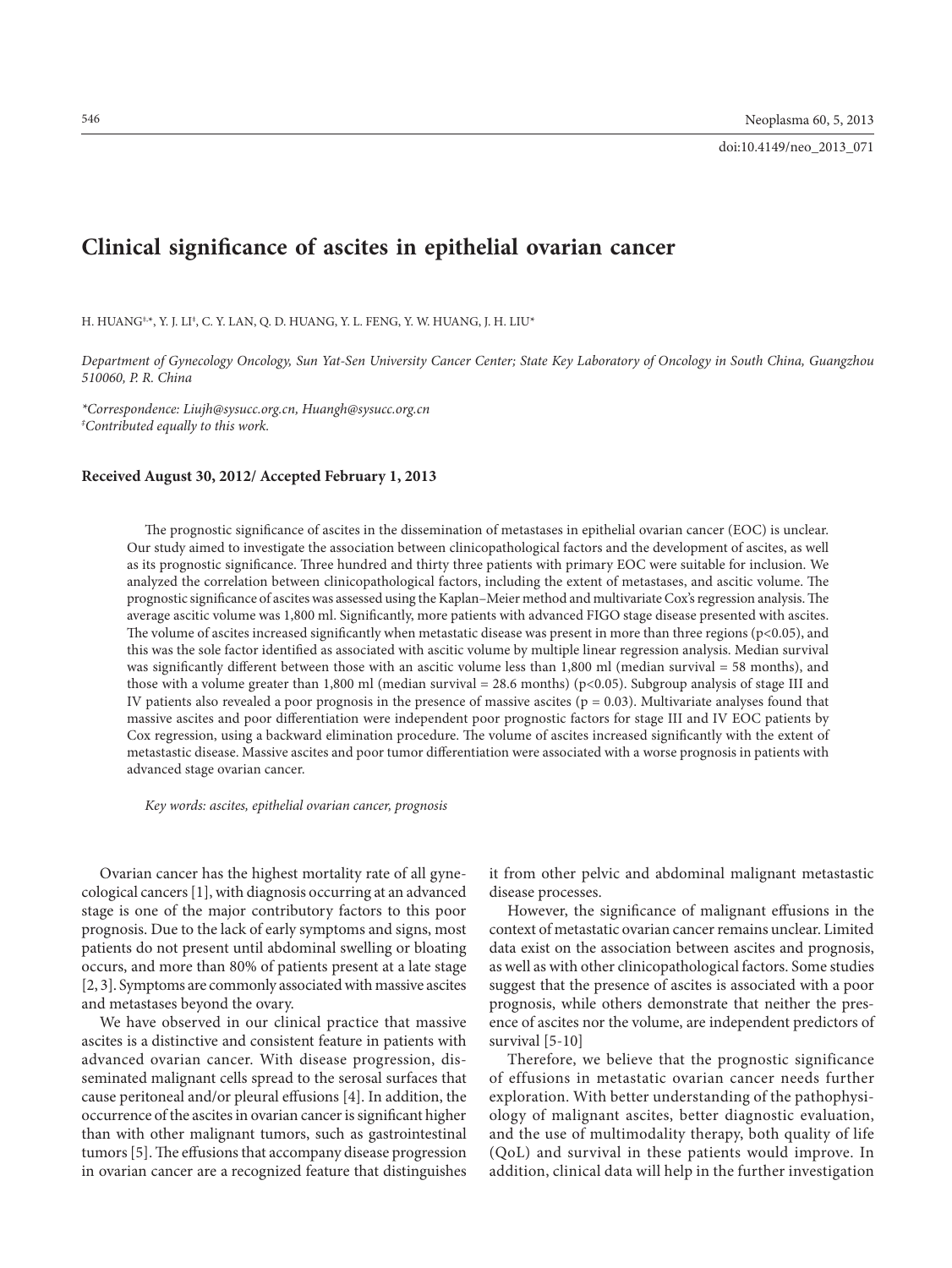of mechanisms underlying the formation and development of malignant effusions.

The aim of this study was to investigate the association between clinicopathological factors and the development of ascites in patients with epithelial ovarian cancer (EOC). In addition, the effect of the presence of ascites on prognosis was explored.

## **Patients and methods**

**Eligible patients and treatments.** Between May 1999 and December 2006, 333 patients with epithelial ovarian cancer, who had undergone primary cytoreductive or comprehensive staging surgery followed by platinum-based chemotherapy, at the Cancer Center of Sun Yat-sen University, were identified. Women with a previous cancer history and those receiving neoadjuvant chemotherapy were excluded.

Cytoreductive or comprehensive surgery was performed via an abdominal midline incision. The surgical procedure included total hysterectomy, bilateral salpingo-oophorectomy, omentectomy and resection of all visible and palpable bulky tumor and lymphadenectomy, according to the NCCN guidelines. Bowel resection, pancreatic resection, splenectomy, diaphragmatic stripping, and partial liver resection were performed if necessary for optimal cytoreduction. Optimal cytoreductive surgery was defined as the presence of residual macroscopic lesions less than 2 cm, according to FIGO guidelines. All surgical procedures were performed by gynecological oncologists. Following debulking, women received between six and eight cycles of two drug combination chemotherapy, which included a platinum agent. The chemotherapy drugs used included paclitaxel (135 – 175 mg/m<sup>2</sup>), carboplatin (area under curve  $[AUC]$  5 – 6), doxepaclitaxel (70 mg/m<sup>2</sup>), and cisplatin  $(65 - 75 \text{ mg/m}^2)$ .

**Study design.** Following laparotomy, intraperitoneal fluid was aspirated and measured. Where the volume of ascites was more than 100ml, this observation was recorded. Conversely, when the volume was less than 100 ml, this observation was seen as negative and disregarded. Epithelial ovarian tumor tissue was classified histologically as serous, mucinous or other types of epithelial carcinoma which include endometrial, clear cell, and undifferentiated adenocarcinoma. Disease stage was determined according to the FIGO guidelines. The location of metastatic disease included seven sites: the pelvis, the peritoneum and/or pleura, the surface of gastrointestinal tract or mesentery, the omentum, the surface of the diaphragm, the retroperitoneum, and distant areas. The number of regions involved and the diameters of primary and metastastic tumors were recorded.

We divided patients into two groups according to the mean amount of ascitic fluid present, ≤1,800 ml and >1,800 ml, and the prognostic significance of the volume was analyzed. The correlation between clinicopathological factors, such as stage, histology, tumor differentiation, primary tumor size, regions and size of metastases, Ca125 levels,

serum albumin levels, and the volume of ascites, was also analyzed.

The student's t-test was used to compare the volume of peritoneal fluid of patients of different ages, FIGO stage, differentiation and histology type. Pearson's analysis and multiple linear regression analysis were used to calculate the association between the volume of the ascites and factors such as serum concentrations of CA125, albumin, body surface area, the size of the primary and metastastic tumors. We analyzed the prognostic significance of the ascitic volume using the Kaplan–Meier method and assessed the association with clinicopathological factors by multivariate Cox's regression. All data was analyzed using SPSS version 16.0 software (SPSS, Chicago, USA). A P-value <0.05 was considered statistically significant.

### **Results**

**Demographic characteristics and the incidence of ascites.** Three hundred and thirty three cases of EOC were included in the study. The mean age was 47.5 years (range 32 – 78 years). The average ascitic volume was 1,800 ml. There were 184 serous adenocarcinomas, 99 mucinous adenocarcinomas, and 50 other types of epithelial carcinomas. The frequency of both stage III and IV disease was 65%. Overall, 274 cases underwent optimal cytoreductive surgery, and 59 patients were deemed to have had unsatisfactory surgery.

Ascites occurred in 261 (78.4%) of the 333 patients. Significantly more patients at an advanced FIGO stage presented with ascites (P<0.05). The incidence of ascites was 49.4% and 62.5% in stage I and stage II disease, respectively, which increased to 90.1% and 100% in stage III and stage IV patients, respectively (Table 1). No statistical difference in histology or differentiation in those with or without ascites was observed.

**Clinicopathological factors related to the volume of ascites.** Univariate analysis revealed that the volume of ascites increased significantly as the disease stage advanced. The

**Table 1. Demographic characteristics and incidence of ascites.**

|                               | $N = 333$   | Incidence of ascites (%) |
|-------------------------------|-------------|--------------------------|
| Age                           | 47.5(32~78) | 78.4%                    |
| <b>FIGO</b> stage             |             |                          |
| I                             | 81 (24.3%)  | 50.6%                    |
| Н                             | 36 (10.8%)  | 62.5%                    |
| Ш                             | 194 (58.3%) | 90.1%                    |
| IV                            | $22(6.6\%)$ | 100%                     |
| <b>Histology</b>              |             |                          |
| Serous adenocarcinoma         | 184 (55.3%) | 84.0%                    |
| Mucinous adenocarcinoma       | 99 (29.7%)  | 69.1%                    |
| Other types of adenocarcinoma | 50 (15.0%)  | 78%                      |
| Differentiation               |             |                          |
| Well to moderate              | 203 (61.0%) | 75.6%                    |
| Poor                          | 130 (39.0%) | 82.8%                    |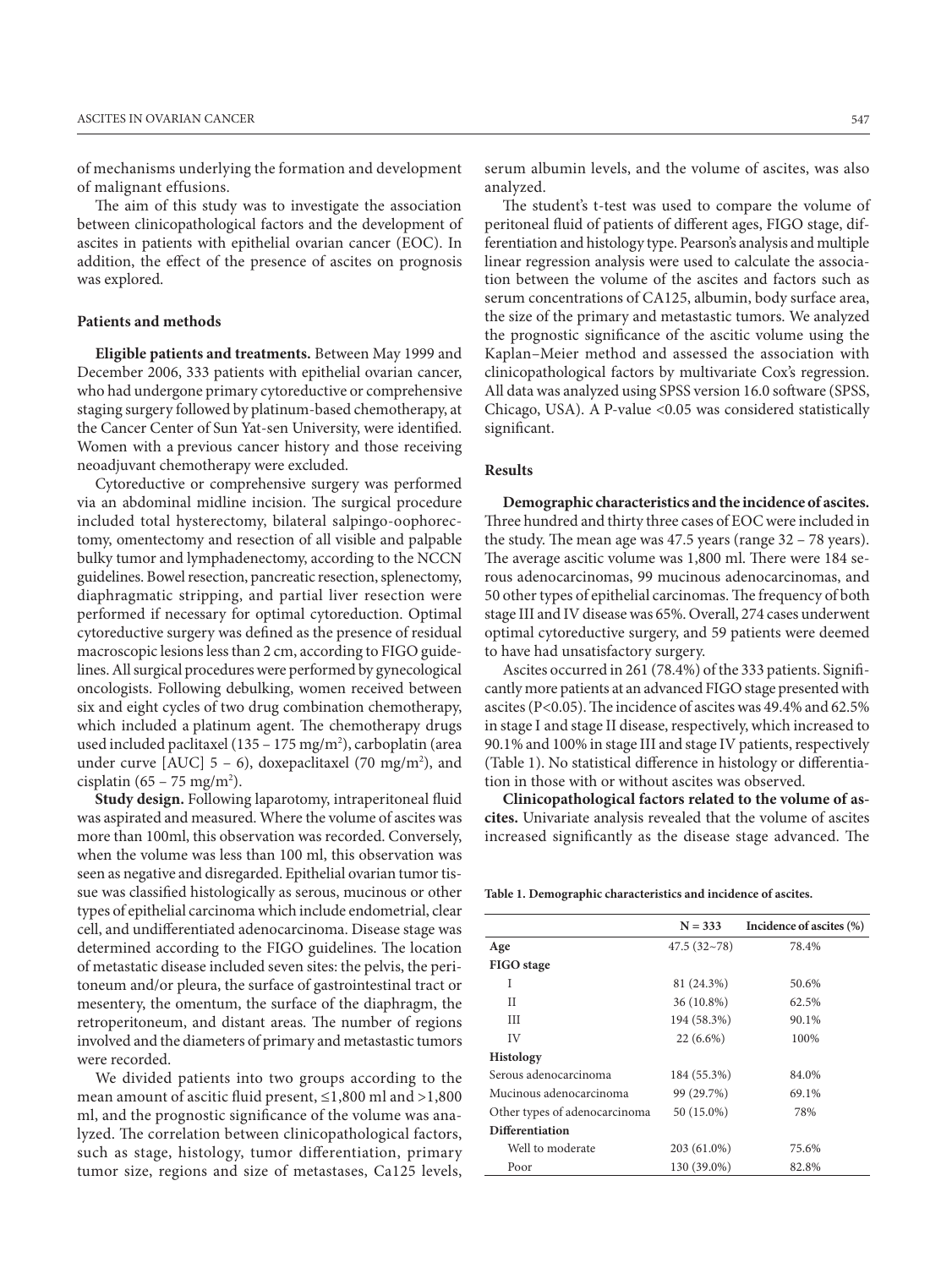|                          | $N = 333$ | Volume $X \pm SD$ (ml) | P value     |
|--------------------------|-----------|------------------------|-------------|
| Age                      |           |                        |             |
| <17                      | 162       | $1670 + 2190$          | $P=0.67$    |
| >47                      | 171       | 1910±2660              |             |
| FIGO stage               |           |                        |             |
| T                        | 81        | 530±1010               | P < 0.05    |
| Н                        | 36        | $300 \pm 540$          |             |
| ΠI                       | 194       | $2460+2560$            |             |
| IV                       | 22        | 2810±3590              |             |
| Histology                |           |                        |             |
| Serous adenocarcinoma    | 184       | 1520±2330              | P > 0.05    |
| Mucinous adenocarcinoma  | 99        | $1940 + 2440$          |             |
| Other types of carcinoma | 50        | 2500±2830              |             |
| <b>Differentiation</b>   |           |                        |             |
| Well to moderate         | 203       | 1450±2070              | $P = 0.133$ |
| Poor                     | 130       | 2320±2860              |             |
| Metastatic Regions*      |           |                        |             |
| $\leq$ 3 Regions         | 216       | $700+1040$             | P < 0.05    |
| >3 Regions               | 117       | 3,800±2,960            |             |

**Table 2. The volume of ascites in patients with different clinicopathological factors.**

\*The location of metastatic lesions was divided into seven regions: pelvis, peritoneum and/or pleura, surface of the gastrointestinal tract or mesentery, omentum, surface of diaphragm, retroperitoneum, and distant metastasis.

average volumes of ascites in stage I and stage II patients was 300 ml and 530 ml, respectively, which increased to 2,460 ml and 2,810 ml in stage III and stage IV patients, respectively (P<0.05). The volume of ascites in patients with different sites of metastatic disease was also compared, in addition to the FIGO stage. As previously outlined, there were seven regions where metastatic disease was located. The average volume of ascites was 700 ml and 3,800 ml in patients with less than and more than three regions of metastatic disease, respectively (P<0.05) (Table 2).

Even within the same FIGO stage, the volume of ascites increased as the extent of tumor involvement increased. For stage III and IV patients, the volume of ascites was 990 ml and 3,800 ml in patients with less than and more than three regions of metastatic involvement, respectively (P<0.05) (Table 3).

**Table 3. Comparison of ascitic volume in FIGO stage III and IV patients with different extents of metastatic disease.**

|                     | $N = 216$ | Volume $X\pm S$ (ml) | P value  |
|---------------------|-----------|----------------------|----------|
| Metastatic Regions* |           |                      |          |
| $\leq$ 3 Regions    | 99        | $990+1150$           | P < 0.05 |
| >3 Regions          | 117       | $3,800\pm2,960$      |          |
|                     |           |                      |          |

\*The location of metastatic lesions was divided into seven regions: pelvis, peritoneum and/or pleura, surface of the gastrointestinal tract or mesentery, omentum, surface of diaphragm, retroperitoneum, and distant metastasis.

Pearson's correlation analysis showed that the preoperative and postoperative serum albumin concentration had a negative linear correlation with the amount of ascites (P<0.05). There was a significant association between the amount of ascites and the diameter of the metastastic lesion  $(P = 0.02)$ .

The average ascitic volume in patients with positive retroperitoneal lymph nodes was 2,200 ml, compared with a volume of 1,330 ml in those with negative lymph nodes, a difference that was not statistically significant ( $\overline{P} = 0.622$ ). No statistical differences in age, histology, or tumor differentiation between patients with different ascitic volumes were noted. Likewise, Pearson's correlation analysis showed no statistical association between body surface area, the maximum diameter of the primary tumor and CA125 levels, and ascitic volume (Table 4).

Multiple linear regression analysis showed that the number of metastatic regions was the only factor related to the volume of ascites ( $P = 0.03$ ). The amount of ascites increased significantly with the presence of more than three regions of metastatic disease (Table 5).

**Prognostic significance of the volume of ascites.** As expected, a survival difference was observed in patients with less than three and more than three metastatic regions (58 months vs. 30 months,  $P = 0.003$ ). The median survival of patients with ascites greater than 1,800 ml was 28.6 months, versus 58 months for those with a volume less than 1,800 ml (P<0.05) (Fig. 1). In addition, the survival of FIGO stage III and IV patients with different volumes of ascites was compared. A survival difference was observed

**Table 4. Correlation between ascitic volume and clinicopathological factors (Pearson's linear analysis).**

|                               | Mean               | <b>SD</b> | Correlation | P value    |
|-------------------------------|--------------------|-----------|-------------|------------|
| $BSA*$                        | $1.47 \text{ m}^2$ | 0.10      | <b>NA</b>   | $P = 0.48$ |
| Max diameter of primary tumor | 17.69 cm           | 21.41     | NA          | $P = 0.87$ |
| Max diameter of metastasis    | 4.36 cm            | 5.90      | 0.28        | $P = 0.02$ |
| <b>CA125</b>                  | 2261.23 U/ml       | 6198.04   | NA          | $P = 0.66$ |
| Albumin pre-surgery           | $40.36$ g/l        | 4.50      | $-0.33$     | $P = 0.04$ |
| Albumin post-surgery          | $32.60$ g/l        | 5.36      | $-0.468$    | $P = 0.02$ |
|                               |                    |           |             |            |

**\***Body surface area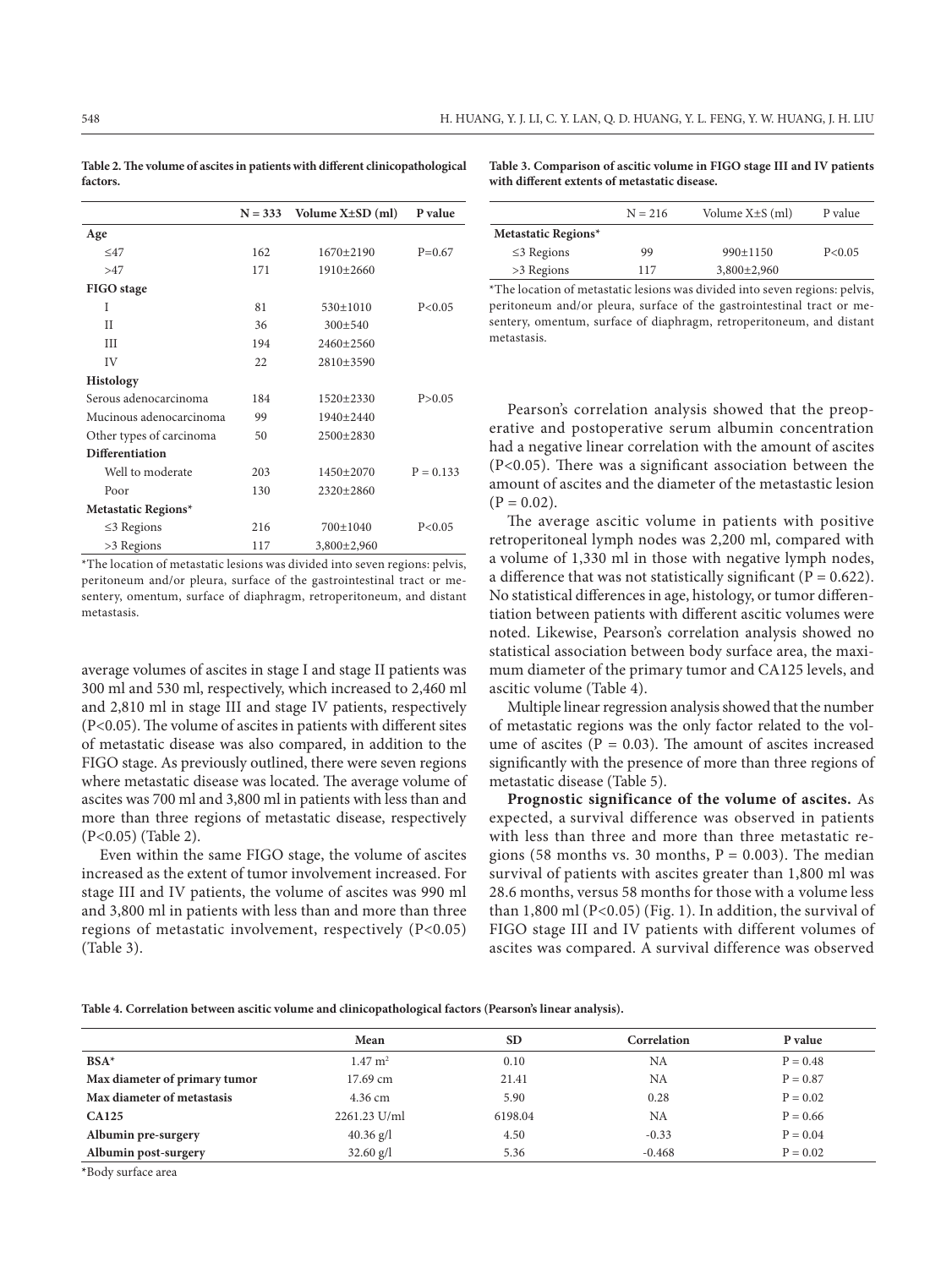**Survival Functions** 



**Figure 1. Survival comparison of patients with ascites less than 1,800 ml and greater than 1,800 ml.\***

**\*Median survival was 58 months and 28.6 months for ovarian cancer with ascites less than 1,800 ml and more than 1,800 ml, respectively (p<0.05).**

using Kaplan–Meier estimates, and was found to be significant at  $P = 0.003$ , favoring those with less ascites. Median survival durations were 23 months versus 38 months for patients with different ascitic volumes (Fig. 2). For patients with stage I or II disease with an average ascites of 450 ml, median survival was 43 months and 59 months for ascites volumes less than 450 ml or more than 450 ml, respectively  $(P = 0.104)$ .

Finally, a multivariate analysis of prognostic factors was examined by Cox regression for stage III and IV patients, using a backward elimination procedure. Massive ascites and poor differentiation were independent poor prognostic factors. There was no relationship between prognosis, and age, the amount of ascites, histology, tumor differentiation, surgery satisfaction and CA125 levels (Table 6).

**Survival Functions** 



**Figure 2. Survival comparison of patients with stage III and IV disease and ascites less than 1,800 ml and greater than 1,800 ml\***

**\*Significant difference was noted at P = 0.003, favoring patients with less ascites. Median survival was 23 months versus 38 months for patients with different ascitic volumes.**

## **Discussion**

Few studies to date have reported on the clinical significance of malignant ascites volume and its relationship with survival. EOC is the most common cause of cancer-related ascites [11- 13]. Parsons demonstrated the predominance of ovarian cancer as a cause of ascites. Of the total number of cancer cases, which included ovarian cancer, breast cancer and gastrointestinal cancers, retrospectively analyzed over a two year period in a single institution, the ovarian cancer cohort had the highest proportion of patients with ascites in 38% of female patients [8]. Similar results were reported by Ayantunde, with 36.7% developing ascites in the population studied [5].

However, the reported frequency of ascites varies markedly in the literature. Ayhan et al. retrospectively analyzed 372

**Table 5. Multiple linear regression analysis of clinicopathology factors and ascitic volume.\***

| Model               |         | <b>Unstandardized Coefficients</b> |       |      | 95% Confidence Interval for B |             |  |
|---------------------|---------|------------------------------------|-------|------|-------------------------------|-------------|--|
|                     |         | Std. Error                         |       | Sig. | Lower Bound                   | Upper Bound |  |
| 1 (Constant)        | 365.455 | 404.680                            | .903  | .370 | $-444.308$                    | 1175.219    |  |
| Metastastic regions | 502.139 | 108.988                            | 4.607 | .000 | 284.054                       | 720.224     |  |

\*Dependent variable: volume of ascites

**Table 6. Prognostic factors assessed by Cox regression for stages III and IV EOC.**

| <b>Clinical Pathology</b> |          | <b>SE</b> | df | Sig. | Exp(B) | 95.0% CI for Exp (B) |       |
|---------------------------|----------|-----------|----|------|--------|----------------------|-------|
|                           |          |           |    |      |        | Lower                | Upper |
| <b>Volume of ascites</b>  | $-2.142$ | .847      |    | .011 |        | .022                 | .618  |
| <b>Differentiation</b>    | -.071    | .035      |    | .042 | .931   | .870                 | .998  |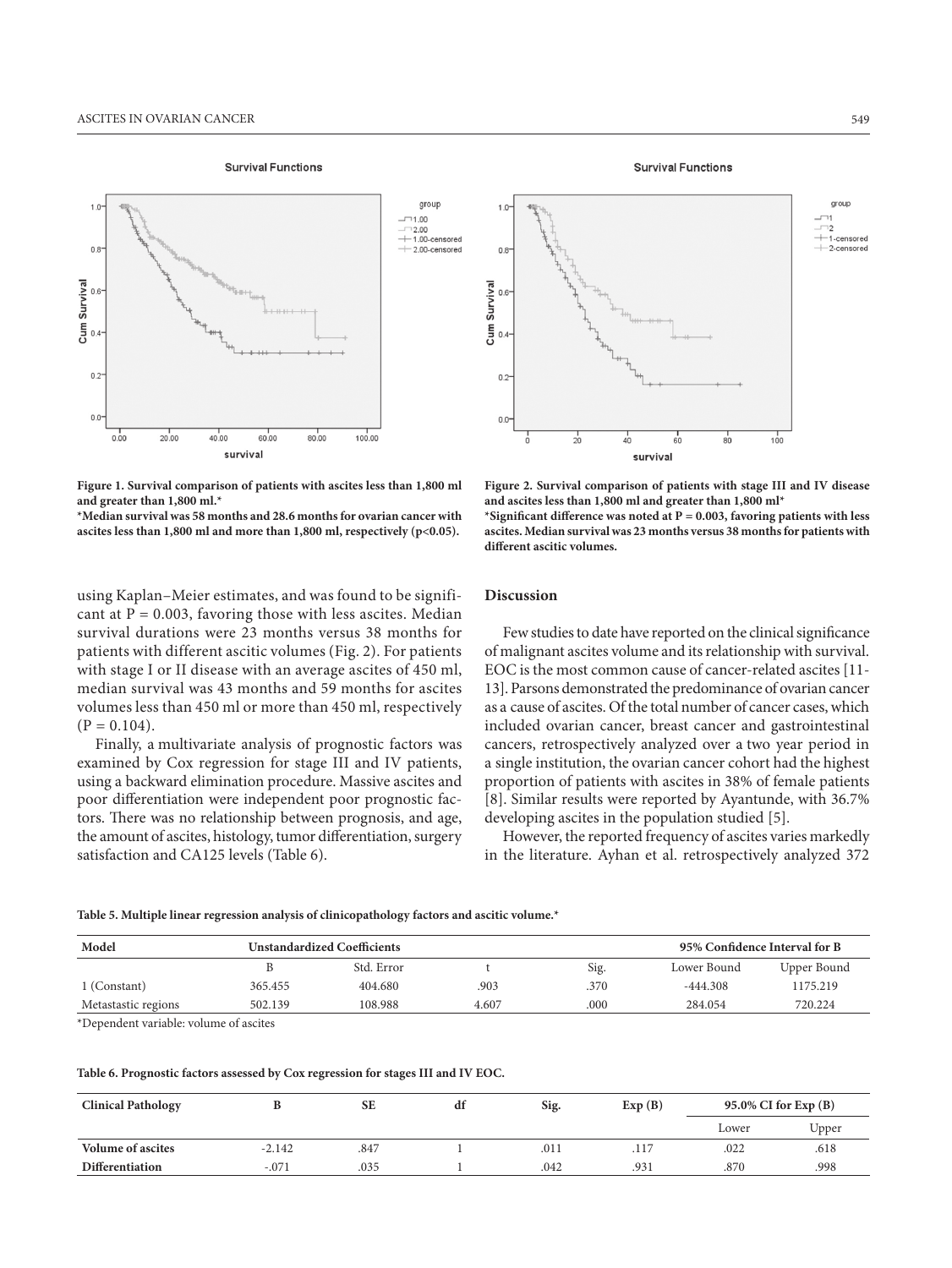cases of EOC and reported a frequency of ascites of 38.2% [9]. On the other hand, Puls et al. reported the occurrence of ascites in 95 out of 130 FIGO stage III and IV patients (73.1%), and Makar et al. observed ascites in 302 out of 435 FIGO stage III patients (69.4%) [7, 14]. A further study, based in a gynecological oncology unit, reported a rate of 73.1% in 726 suboptimally debulked stage III and IV patients [15]. In our study, 261 of the 333 patients (78.1%) had ascites, a result that is similar to that of Puls et al. The criterion for the presence of ascites in our study was 100 ml, which was similar to that of both Puls et al. and Ahyan et al. Comparing the demographic characteristics of included patients, fewer serous cancers were noted in the study of Ahyan et al. than in that of Puls et al [7]. In some studies, serous tumors were the most frequent histological type observed in patients with ascites, but this has not bee confirmed in other investigations [7, 16]. Further study is needed to determine the correlation between histology and the occurrence of ascites.

**Clinical factors related to ascites.** The mechanism of ascites development in EOC is complex and unclear. Lymphatic obstruction was originally implicated [17]. More recently, the activation of native mesothelial cells by the malignant metastatic process, and increased vascular permeability driven by the production and secretion of factors such as vascular endothelial growth factor and interleukins 6 and 8, appear to play a more important role [12, 18-20]. The increased vascular permeability and protein leakage may explain the negative linear correlation between the volume of ascites and serum albumin levels. Secretion of tumor seems less important, as there is no association between the size of the primary tumor and the development of ascites.

The limited literature available on the topic suggests that clincopathological factors such as tumor histology, tumor differentiation, lymphatic metastasis, serum CA125 levels, omental and intestinal metastasis, and the diameter of the metastasis, are correlated with the presence of ascites. However, most factors mentioned were included in the univariate analysis and their importance remains discutable. Lymphatic metastasis is also related to the development of ascites. Multivariate analysis has revealed that the mean number of metastatic lymph nodes is significant for the presence of ascites [9]. Furthermore, Plus et al. found that the presence of ascites was correlated with metastases to the omentum and the diaphragm, but the diameter of the primary tumor was not associated with the amount of ascites present [7]. The correlation between differentiation and serum CA125 levels with the presence of obvious ascites has also been controversial [7, 16, 21, 22].

In our study, the number of regions involved in metastatic spread was the only factor related to the volume of ascites, as shown by multiple linear regression. There was no statistically significant association between age, histology, body surface area, diameter of primary tumor, retroperitoneal lymph node status or CA125 levels, with the volume of ascites. Even within the same FIGO stage, the volume of ascites increased with the extent of tumor involvement in stage III and IV patients. Some recent reports have revealed that certain cytokines or growth factors and cellular contents present in ascitic fluid can cause tumor growth [23]. As intraperitoneal seeding is a known pathway in the spread of EOC, the development of ascites may correlate with tumor spread and growth.

**Prognostic effect of ascites.** The relevant mechanism of ascites formation in early and advanced stage ovarian cancer may not be exactly identical. As mentioned previously, the mechanism of ascites development in EOC is complex. Lymphatic obstruction was originally implicated, particularly in early stage ovarian cancer. In stage I and II disease with fewer metastases, the volume of ascites does not represent tumor spread and growth (tumor burden). Therefore, no association between the volume of ascites and FIGO stage (stage I and II) existed, as evidenced by no survival difference in our study. Additionally, the relatively good prognosis in early stage of ovarian cancer led to less observed difference in survival durations, which indicated a large number of patients may be needed to identify this difference in future studies.

In stage III and IV ovarian carcinoma, multiple risk factors have been identified that are associated with decreased survival. Advanced stage, a higher grade tumor and significant residual tumor after primary surgery, are all associated with a poor prognosis. The degree of tumor differentiation was shown to be a prognostic factor in our study, a finding that agrees with the conclusions of Vergote et al. [24].

The presence of ascites as a prognostic factor is discutable. We evaluated various factors that may influence survival in patients with malignant ascites, and our findings are in keeping with the few published articles that have addressed this issue. Research suggests that in general, presentation with effusions is associated with a poor prognosis in many malignancies, although some studies have shown no significant decrease in survival [5, 7-9, 11, 12]. As mentioned previously, we have observed in our clinical practice that the increase of ascites volume is always accompanied by a widespread dissemination of the underlying ovarian cancer. In addition, the presence of ascites is associated with a greater extent of tumor involvement, even within the same FIGO stage. Thus, survival analysis based solely on the presence or absence of ascites is not sufficient for the evaluation of the prognostic impact of massive ascites on outcome in ovarian cancer. Based on the average amount of ascites, we divided patients into two groups, those with a volume equal to or less than 1,800 ml and those with a volume greater than 1,800 ml, in order to compare survival. We observed a poorer survival in those with massive ascites. Subgroup analysis for stage III and stage IV patients also revealed a poorer survival with massive ascites ( $P = 0.03$ ), which was similar to the findings of Puls et al. and Ayantunde et al [5, 7]. However, contrary to our findings, Ayhan et al. did not find the amount of ascites to be an independent prognostic factor in multivariate analysis [9]. Further prospective randomized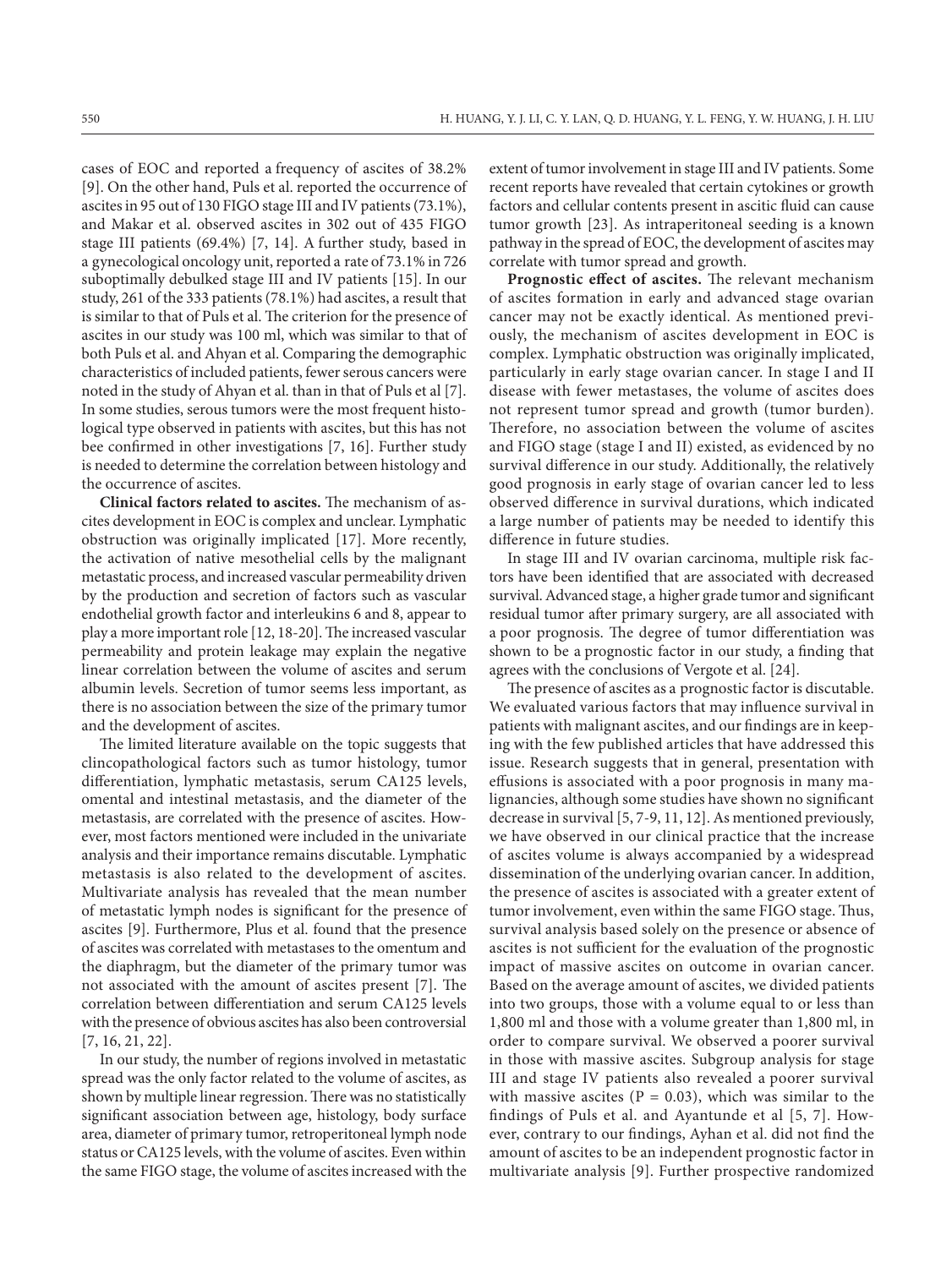studies are needed to evaluate the prognostic significance of malignant ascites.

From our results, ascites may correlate tumor spread and advanced stage with poor prognosis. In addition, ascites indirectly adversely affects prognosis. As is generally known, massive ascites causes abdominal distension, nausea, asphyxia, electrolyte disturbances, and a general worsening of the overall condition of those with ovarian cancer. These factors, apart from the primary tumor itself, significantly contribute to mortality in this group of patients. The poor prognosis observed is most likely related to poor nutritional reserve, the association with a low total serum protein and impaired immune function in patients with ovarian cancer [25].

The number of regions with metastatic involvement was independently related to the volume of ascites. Ascitic volume increased significantly as the extent of the disease increased. A poor prognosis in patients with advanced stage ovarian cancer was correlated with a large amount of ascites and poorly differentiated tumors.

Acknowledgments: This work was supported by a grant from the Natural Science Foundation of Guangdong Province, China (No. 7001535).

## **References**

- [1] BEREK JS, HACKER NF. Berek & Hacker's gynecologic oncology, 5th edition. Wolters Kluwer/Lippincott Williams & Wilkins Health, Philadelphia: 895, 2010.
- [2] JACOBS IJ, MENON U. Progress and challenges in screening for early detection of ovarian cancer. Mol Cell Proteomics 2004; 3: 355–366. [http://dx.doi.org/10.1074/mcp.R400006-](http://dx.doi.org/10.1074/mcp.R400006-MCP200) [MCP200](http://dx.doi.org/10.1074/mcp.R400006-MCP200)
- [3] FLAM F, EINHORN N, SJOVALL K. Symptomatology of ovarian cancer: Eur J Obstet Gynecol Reprod Biol 1988; 27: 53–57. [http://dx.doi.org/10.1016/S0028-2243\(88\)80010-8](http://dx.doi.org/10.1016/S0028-2243%2888%2980010-8)
- [4] BONNEFOI H, A'HERN RP, FISHER C, MACFARLANE V, BARTON D et al. Natural history of stage IV epithelial ovarian cancer. J Clin Oncol 1999; 17, 767–775.
- [5] AYANTUNDE AA, PARSONS SL. Pattern and prognostic factors in patients with malignant ascites: a retrospective study. Ann Oncol 2007; 18: 945–949. [http://dx.doi.org/10.1093/an](http://dx.doi.org/10.1093/annonc/mdl499)[nonc/mdl499](http://dx.doi.org/10.1093/annonc/mdl499)
- [6] DEMBO AJ, DAVY M, STENWIG AE, BERLE EJ, BUSH RS et al. Prognostic factors in patients with stage I epithelial ovarian cancer. Obstet Gynecol 1990; 75: 263–273.
- [7] PULS LE, DUNIHO T, HUNTER JE, KRYSCIO R, BLACK-HURST D et al. The prognostic implication of ascites in advanced-stage ovarian cancer. Gynecol Oncol 1996; 61: 109–112.<http://dx.doi.org/10.1006/gyno.1996.0106>
- [8] PARSONS SL, LANG MW, STEELE RJ. Malignant ascites: a 2-year review from a teaching hospital. Eur J Surg Oncol 1996; 22: 237–239. [http://dx.doi.org/10.1016/S0748-7983\(96\)80009-](http://dx.doi.org/10.1016/S0748-7983%2896%2980009-6) [6](http://dx.doi.org/10.1016/S0748-7983%2896%2980009-6)
- [9] AYHAN A, GULTEKIN M, TASKIRAN C, DURSUN P, FIRAT P et al. Ascites and epithelial ovarian cancers: a reappraisal

with respect to different aspects. Int J Gynecol Cancer 2007; 17: 68–75. [http://dx.doi.org/10.1111/j.1525-1438.2006.00777.](http://dx.doi.org/10.1111/j.1525-1438.2006.00777.x) [x](http://dx.doi.org/10.1111/j.1525-1438.2006.00777.x)

- [10] MIRONOV O, ISHILL NM, MIRONOV S, VARGAS HA, ZHENG J et al. Pleural effusion detected at CT prior to primary cytoreduction for stage III or IV ovarian carcinoma: effect on survival. Radiology 2011; 258: 776–784. [http://dx.doi.](http://dx.doi.org/10.1148/radiol.10100162) [org/10.1148/radiol.10100162](http://dx.doi.org/10.1148/radiol.10100162)
- [11] WILAILAK S, LINASMITA V, SRIVANNABOON S. Malignant ascites in female patients: a seven-year review. J Med Assoc Thai 1999; 82: 15–19.
- [12] BECKER G, GALANDI D, BLUM HE. Malignant ascites: systematic review and guideline for treatment. Eur J Cancer 2006; 42: 589–597.<http://dx.doi.org/10.1016/j.ejca.2005.11.018>
- [13] MACKEY JR, VENNER PM. Malignant ascites: demographics, therapeutic efficacy and predictors of survival. Can J Oncol 1996; 6: 474–480.
- [14] MAKAR AP, BAEKELANDT M, TROPE CG, KRISTENSEN GB. The prognostic significance of residual disease, FIGO substage, tumor histology, and grade in patients with FIGO stage III ovarian cancer. Gynecol Oncol 1995; 56: 175–180. <http://dx.doi.org/10.1006/gyno.1995.1027>
- [15] OMURA GA, BRADY MF, HOMESLEY HD, YORDAN E, MAJOR FJ et al. Long-term follow-up and prognostic factor analysis in advanced ovarian carcinoma: the Gynecologic Oncology Group experience. J Clin Oncol 1991; 9: 1138–1150.
- [16] SORBE B, FRANKENDAL B. Prognostic importance of ascites in ovarian carcinoma. Acta Obstet Gynecol Scand 1983; 62: 415–418. <http://dx.doi.org/10.3109/00016348309154212>
- [17] FELDMAN GB, KNAPP RC, ORDER SE, HELLMAN S. The role of lymphatic obstruction in the formation of ascites in a murine ovarian carcinoma. Cancer Res 1972; 32: 1663–1666.
- [18] FANG X, YU S, BAST RC, LIU S, XU HJ et al. Mechanisms for lysophosphatidic acid-induced cytokine production in ovarian cancer cells. J Biol Chem 2004; 279: 9653–9661. [http://dx.doi.](http://dx.doi.org/10.1074/jbc.M306662200) [org/10.1074/jbc.M306662200](http://dx.doi.org/10.1074/jbc.M306662200)
- [19] LEE HK, CHAE HS, KIM JS, KIM HK, CHO YS et al. Vascular endothelial growth factor levels in ascites between chemonaive and chemotreated patients. Yonsei Med J 2008; 49: 429–435. <http://dx.doi.org/10.3349/ymj.2008.49.3.429>
- [20] BELOTTI D, PAGANONI P, MANENTI L, GAROFALO A, MARCHINI S et al. Matrix metalloproteinases (MMP9 and MMP2) induce the release of vascular endothelial growth factor (VEGF) by ovarian carcinoma cells: implications for ascites formation. Cancer Res 2003; 63: 5224–5229.
- [21] ZUCKERMAN E, LANIR A, SABO E, ROSENVALD-ZUCKERMAN T, MATTER I et al. Cancer antigen 125: a sensitive marker of ascites in patients with liver cirrhosis. Am J Gastroenterol 1999; 94: 1613–1618. [http://dx.doi.org/10.1111/](http://dx.doi.org/10.1111/j.1572-0241.1999.01152.x) [j.1572-0241.1999.01152.x](http://dx.doi.org/10.1111/j.1572-0241.1999.01152.x)
- [22] ADACHI S, NODA T, KIYOZUKA Y, ITO K, ITANI Y et al. The importance of CA125 immunohistochemical staining in patients with ovarian cancer. Nihon Sanka Fujinka Gakkai Zasshi 1994; 46: 896–902.
- [23] BURLESON KM, CASEY RC, SKUBITZ KM, PAMBUCCIAN SE, OEGEMA TJ et al. Ovarian carcinoma ascites spheroids